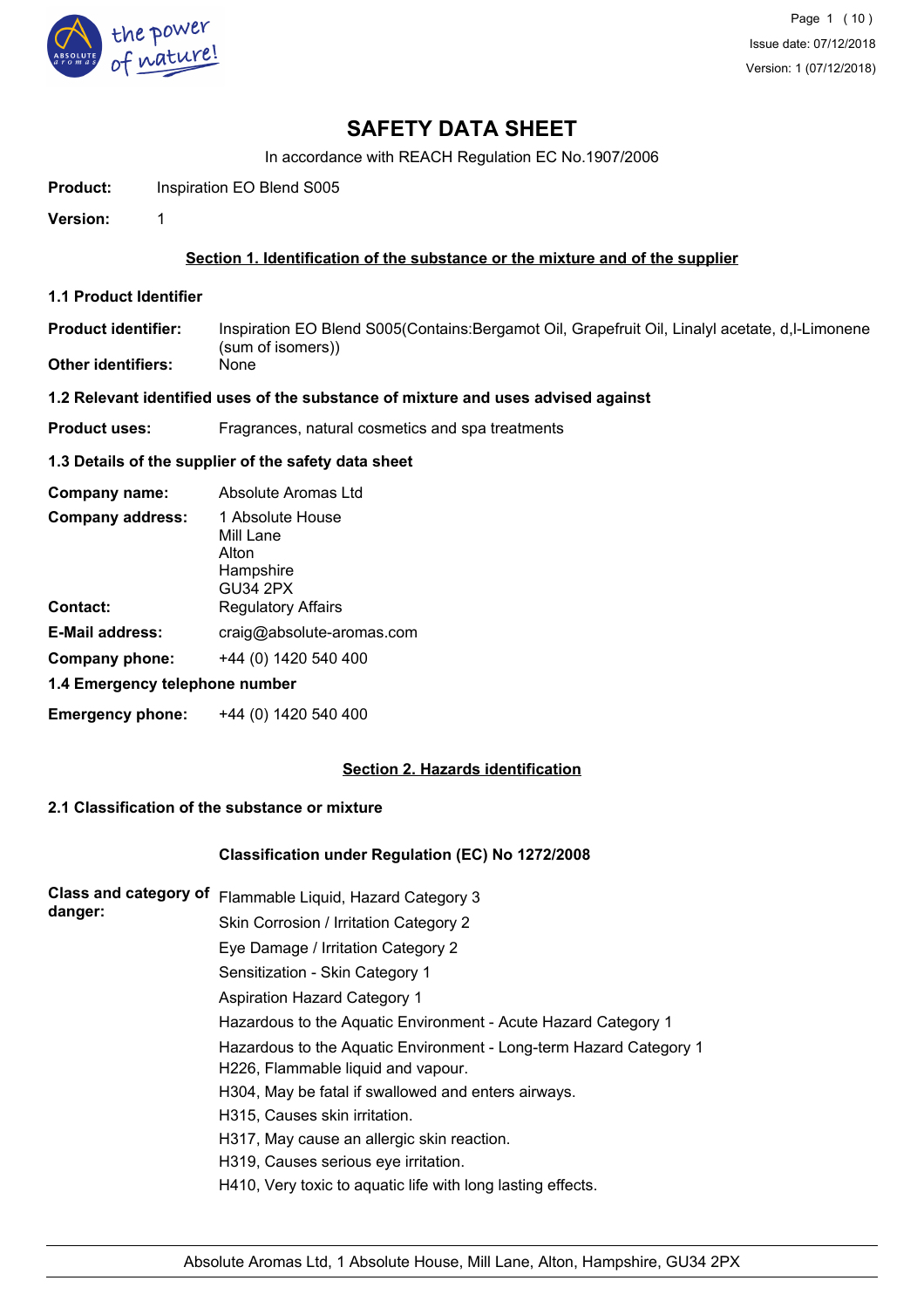

In accordance with REACH Regulation EC No.1907/2006

**Product:** Inspiration EO Blend S005

**Version:** 1

**2.2 Label elements**

**Signal word:** Danger **Hazard statements:** H226, Flammable liquid and vapour. H304, May be fatal if swallowed and enters airways. H315, Causes skin irritation. H317, May cause an allergic skin reaction. H319, Causes serious eye irritation. H410, Very toxic to aquatic life with long lasting effects. EUH208, Contains Eucalyptol, Geranial, Geranyl acetate, Linalool, Neral, Terpinolene, alpha-Bisabolene, alpha-Pinene, beta-Caryophyllene, beta-Pinene, d,l-Isomenthone, delta-3-Carene, l-.beta.-Bisabolene, l-Carvone, l-Menthone. May produce an allergic reaction. **Supplemental Information: Precautionary statements:** P210, Keep away from heat, sparks, open flames and hot surfaces. - No smoking. P233, Keep container tightly closed. P240, Ground/bond container and receiving equipment. P241, Use explosion-proof electrical, ventilating and lighting equipment. P242, Use only non-sparking tools. P243, Take precautionary measures against static discharge. P261, Avoid breathing vapour or dust. P264, Wash hands and other contacted skin thoroughly after handling. P272, Contaminated work clothing should not be allowed out of the workplace. P273, Avoid release to the environment. P280, Wear protective gloves/eye protection/face protection. P301/310, IF SWALLOWED: Immediately call a POISON CENTER or doctor/physician. P303/361/353, IF ON SKIN (or hair): Remove/take off immediately all contaminated clothing. Rinse skin with water/shower. P305/351/338, IF IN EYES: Rinse cautiously with water for several minutes. Remove contact lenses, if present and easy to do. Continue rinsing. P331, Do not induce vomiting. P333/313, If skin irritation or rash occurs: Get medical advice/attention. P337/313, If eye irritation persists: Get medical advice/attention. P362, Take off contaminated clothing and wash before reuse. P370/378, In case of fire: Use carbon dioxide, dry chemical, foam for extinction. P391, Collect spillage. P403/235, Store in a well-ventilated place. Keep cool. P405, Store locked up. P501, Dispose of contents/container to approved disposal site, in accordance with local regulations.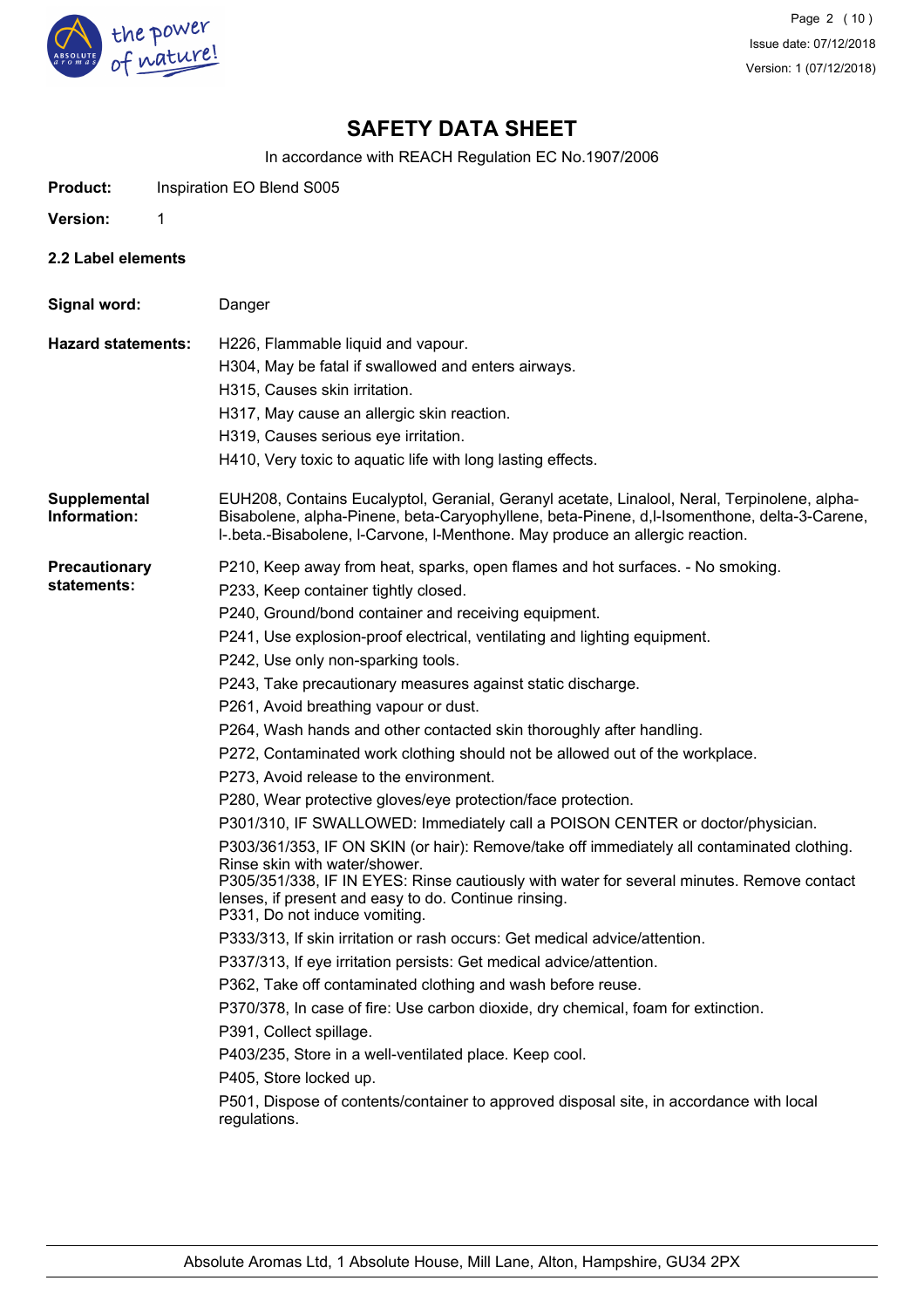

In accordance with REACH Regulation EC No.1907/2006



# **Section 3. Composition / information on ingredients**

### **3.2 Mixtures**

## **Contains:**

| <b>Name</b>                       | <b>CAS</b>               | <b>EC</b> | <b>REACH Registration</b><br>No. | $\%$      | <b>Classification for</b><br>(CLP) 1272/2008                                       |
|-----------------------------------|--------------------------|-----------|----------------------------------|-----------|------------------------------------------------------------------------------------|
| d, I-Limonene (sum of<br>isomers) | 7705-14-8                | 231-732-0 |                                  | 20-<50%   | FL 3-SCI 2-SS 1B-AH<br>1-EH A1-EH C1; H226-<br>H304-H315-H317-<br>H410.-           |
| Bergamot Oil                      | 8007-75-8,<br>89957-91-5 | 289-612-9 |                                  | 10-<20%   | FL 3-SCI 2-EDI 2-SS 1-<br>AH 1-EH A1-EH C1:<br>H226-H304-H315-<br>H317-H319-H410,- |
| Grapefruit Oil                    | 8016-20-4,<br>90045-43-5 | 289-904-6 |                                  | 10-<20%   | FL 3-SCI 2-SS 1-AH 1-<br>EH A1-EH C1;H226-<br>H304-H315-H317-<br>H410,-            |
| Linalyl acetate                   | 115-95-7                 | 204-116-4 |                                  | $5 - 10%$ | SCI 2-EDI 2-SS 1;<br>H315-H317-H319,-                                              |
| I-Menthol                         | 2216-51-5                | 218-690-9 |                                  | $1 - 5%$  | SCI 2;H315,-                                                                       |
| alpha-Pinene                      | 80-56-8                  | 201-291-9 |                                  | $1 - 5%$  | FL 3-ATO 4-SCI 2-SS<br>1B-AH 1-EH A1-EH<br>C1:H226-H302-H304-<br>H315-H317-H410,-  |
| ll-Carvone                        | 6485-40-1                | 229-352-5 |                                  | $1 - 5%$  | SS 1B; H317,-                                                                      |
| p-Mentha-1,4-diene                | 99-85-4                  | 202-794-6 |                                  | $1 - 5%$  | FL 3-AH 1; H226-H304,                                                              |
| Linalool                          | 78-70-6                  | 201-134-4 |                                  | $1 - 5%$  | <b>SCI 2-EDI 2-SS 1B;</b><br>H315-H317-H319,-                                      |
| Eucalyptol                        | 470-82-6                 | 207-431-5 |                                  | $1 - 5%$  | FL 3-SS 1B;H226-<br>H317,-                                                         |
| <b>I</b> I-Menthone               | 14073-97-3               | 237-926-1 |                                  | $1 - 5%$  | SCI 2-SS 1B; H315-<br>H317.-                                                       |
| <b>I</b> beta-Pinene              | 127-91-3                 | 204-872-5 |                                  | $1 - 5%$  | FL 3-SCI 2-SS 1B-AH<br>1-EH A1-EH C1;H226-<br>H304-H315-H317-<br>H410.-            |
| Myrcene                           | 123-35-3                 | 204-622-5 |                                  | $1 - 5%$  | FL 3-SCI 2-EDI 2-AH<br>1-EH A1-EH C2;H226-<br>H304-H315-H319-<br>H400-H411,-       |
| alpha-Terpineol                   | 98-55-5                  | 202-680-6 |                                  | $1 - 5%$  | SCI 2-EDI 2; H315-<br>H319.-                                                       |
| Terpinolene                       | 586-62-9                 | 209-578-0 |                                  | $1 - 5%$  | SS 1B-AH 1-EH A1-EH<br>C1;H304-H317-H410,-                                         |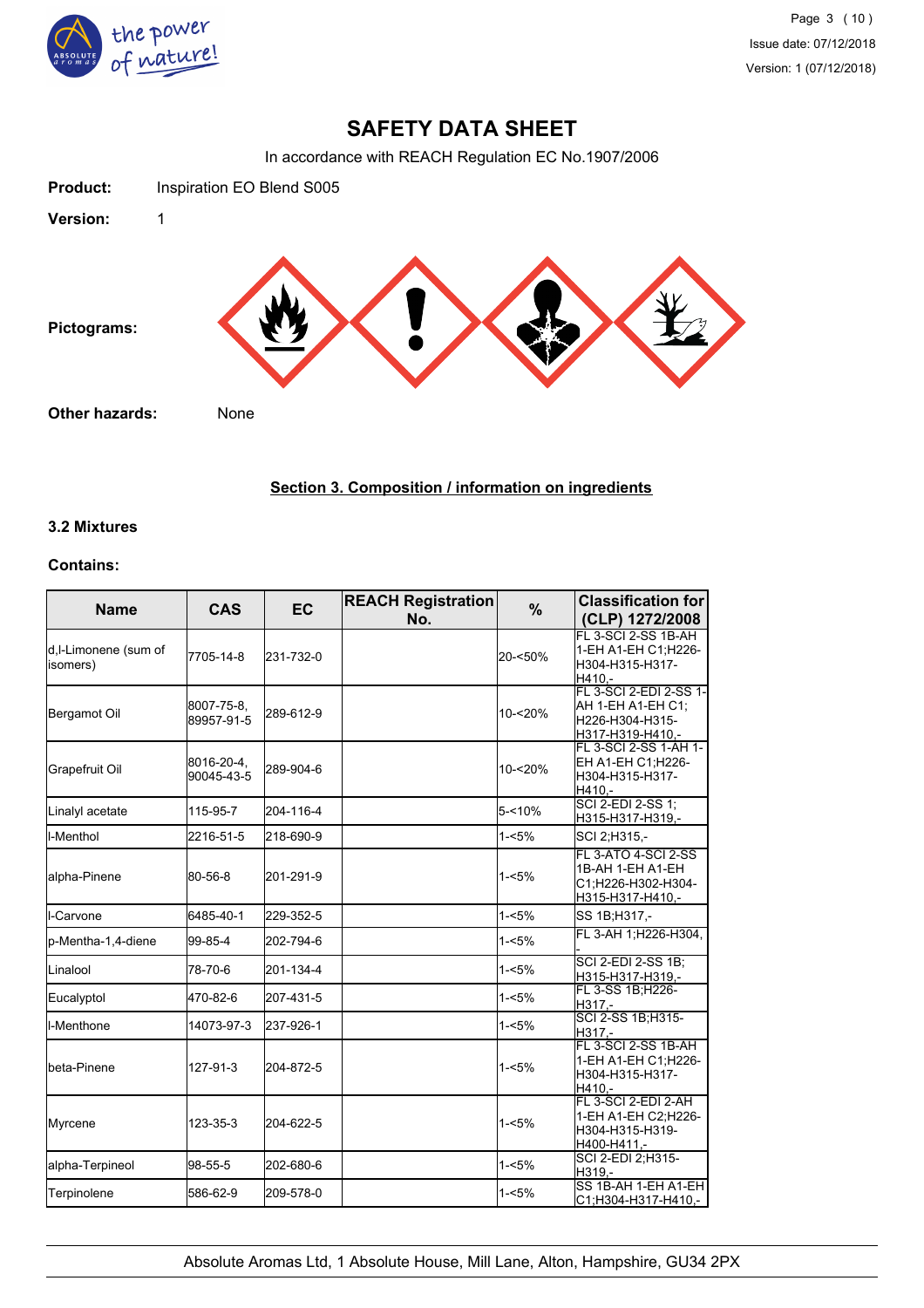

In accordance with REACH Regulation EC No.1907/2006

**Product:** Inspiration EO Blend S005

#### **Version:** 1

| beta-Caryophyllene        | 87-44-5    | 201-746-1 | $0.1 - 1\%$ | SS 1B-AH 1;H304-<br>H317.-                                               |
|---------------------------|------------|-----------|-------------|--------------------------------------------------------------------------|
| d.I-Isomenthone           | 491-07-6   | 207-727-4 | $0.1 - 1\%$ | SCI 2-SS 1B;H315-<br>IH317.-                                             |
| lalpha-Cedrene            | 469-61-4   | 207-418-4 | $0.1 - 1\%$ | AH 1-EH A1-EH C1:<br>H304-H410.-                                         |
| alpha-Bisabolene          | 17627-44-0 | 241-610-9 | $0.1 - 1\%$ | SCI 2-SS 1B-AH 1:<br>H304-H315-H317,-                                    |
| <b>I</b> beta-Cedrene     | 546-28-1   |           | $0.1 - 1\%$ | AH 1-EH A1-EH C1:<br>H304-H410.-                                         |
| <b>I</b> delta-3-Carene   | 13466-78-9 | 236-719-3 | $0.1 - 1\%$ | FL 3-SCI 2-SS 1-AH 1-<br>EH A1-EH C1;H226-<br>H304-H315-H317-<br>IH410.- |
| Geranial                  | 141-27-5   | 205-476-5 | $0.1 - 1\%$ | <b>SCI 2-EDI 2-SS 1B:</b><br>H315-H317-H319.-                            |
| Camphene                  | 79-92-5    | 201-234-8 | $0.1 - 1\%$ | IFL 3-FS 2-EH A1-EH<br>C1:H226-H228-H410.-                               |
| ll- beta -Bisabolene      | 495-61-4   |           | $0.1 - 1\%$ | SCI 2-SS 1B-AH 1:<br>lH304-H315-H317.-                                   |
| Geranyl acetate           | 105-87-3   | 203-341-5 | $0.1 - 1\%$ | SCI 2-SS 1B-EH C3;<br>H315-H317-H412.-                                   |
| <b>l</b> cis-beta-Ocimene | 3338-55-4  | 222-081-3 | $0.1 - 1\%$ | FL 3-SCI 2-AH 1-EH<br>A1-EH C2:H226-H304-<br>H315-H400-H411.-            |
| <b>I</b> Neral            | 106-26-3   | 203-379-2 | $0.1 - 1\%$ | SCI 2-EDI 2-SS 1B;<br>H315-H317-H319.-                                   |

### **Substances with Community workplace exposure limits:**

Not Applicable

**Substances that are persistent, bioaccumulative and toxic or very persistent and very bioaccumulative, greater than 0.1%:**

Not Applicable

### **Section 4. First-aid measures**

### **4.1 Description of first aid measures**

IF SWALLOWED: Immediately call a POISON CENTER or doctor/physician.

IF ON SKIN (or hair): Remove/take off immediately all contaminated clothing. Rinse skin with water/shower.

IF IN EYES: Rinse cautiously with water for several minutes. Remove contact lenses, if present and easy to do. Continue rinsing.

## **4.2 Most important symptoms and effects, both acute and delayed**

May be fatal if swallowed and enters airways.

Causes skin irritation.

May cause an allergic skin reaction.

Causes serious eye irritation.

### **4.3 Indication of any immediate medical attention and special treatment needed**

None expected, see Section 4.1 for further information.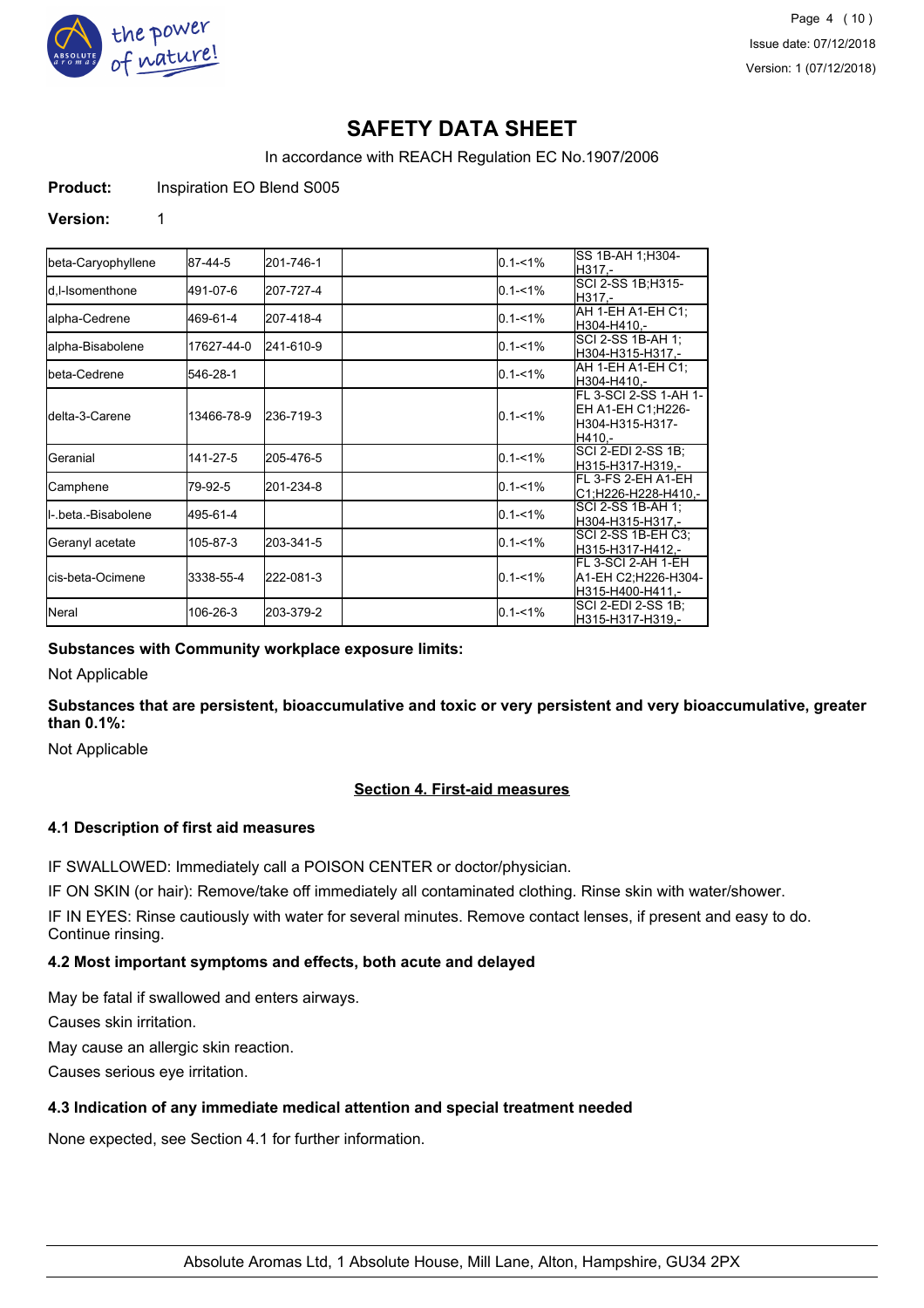

In accordance with REACH Regulation EC No.1907/2006

**Product:** Inspiration EO Blend S005

**Version:** 1

## **SECTION 5: Firefighting measures**

#### **5.1 Extinguishing media**

Suitable media: Carbon dioxide, Dry chemical, Foam.

#### **5.2 Special hazards arising from the substance or mixture**

In case of fire, may be liberated: Carbon monoxide, Unidentified organic compounds.

#### **5.3 Advice for fire fighters:**

In case of insufficient ventilation, wear suitable respiratory equipment.

#### **Section 6. Accidental release measures**

#### **6.1 Personal precautions, protective equipment and emergency procedures:**

Avoid inhalation. Avoid contact with skin and eyes. See protective measures under Section 7 and 8.

#### **6.2 Environmental precautions:**

Keep away from drains, surface and ground water, and soil.

### **6.3 Methods and material for containment and cleaning up:**

Remove ignition sources. Provide adequate ventilation. Avoid excessive inhalation of vapours. Contain spillage immediately by use of sand or inert powder. Dispose of according to local regulations.

## **6.4 Reference to other sections:**

Also refer to sections 8 and 13.

### **Section 7. Handling and storage**

### **7.1 Precautions for safe handling:**

Keep away from heat, sparks, open flames and hot surfaces. - No smoking.

# **7.2 Conditions for safe storage, including any incompatibilities:**

Ground/bond container and receiving equipment. Use only non-sparking tools. Take precautionary measures against static discharge.

# **7.3 Specific end use(s):**

Fragrances, natural cosmetics and spa treatments: Use in accordance with good manufacturing and industrial hygiene practices.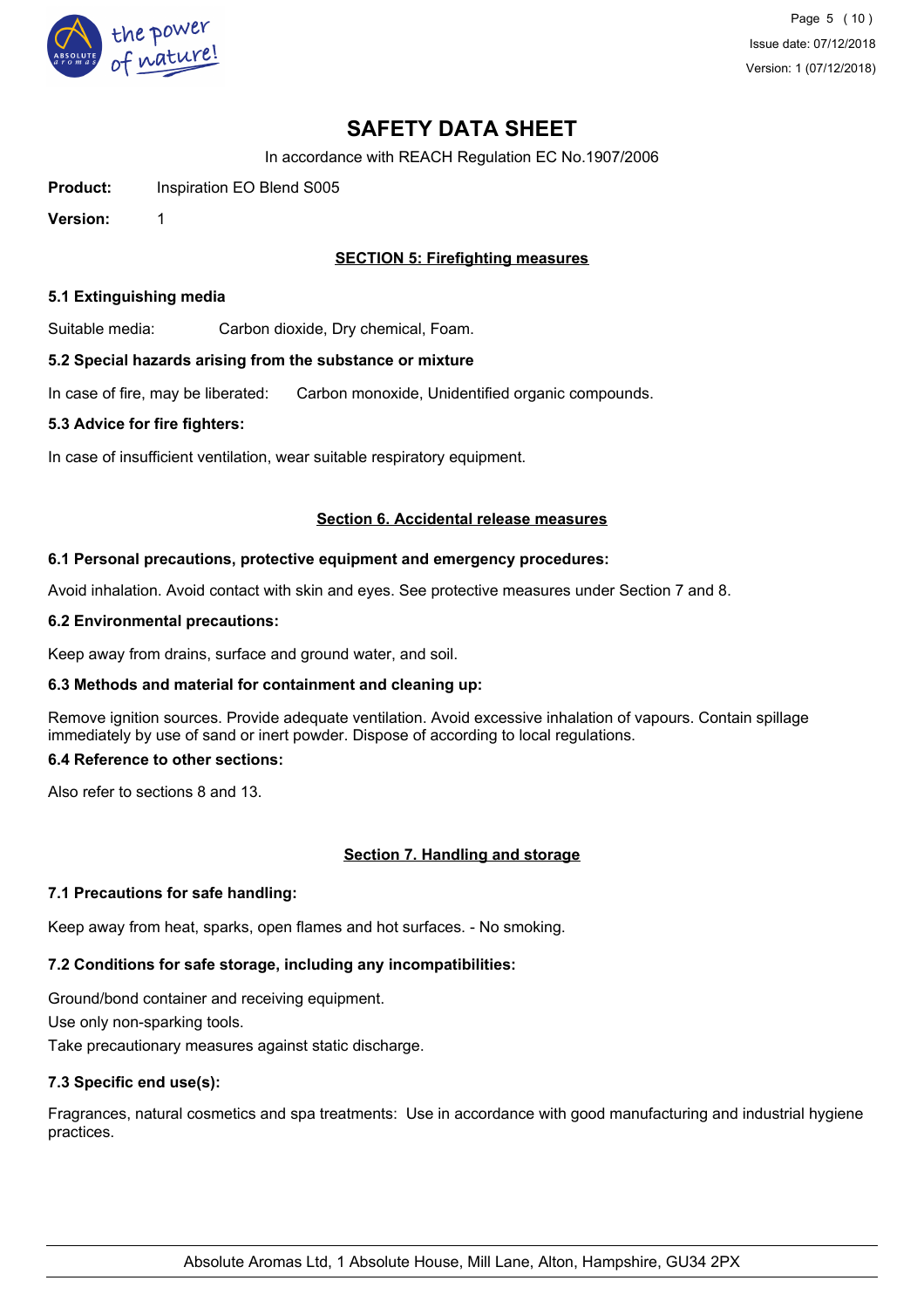

In accordance with REACH Regulation EC No.1907/2006

**Product:** Inspiration EO Blend S005

**Version:** 1

### **Section 8. Exposure controls/personal protection**

#### **8.1 Control parameters**

Workplace exposure limits: Not Applicable

### **8.2 Exposure Controls**

#### **Eye / Skin Protection**

Wear protective gloves/eye protection/face protection

#### **Respiratory Protection**

Under normal conditions of use and where adequate ventilation is available to prevent build up of excessive vapour, this material should not require special engineering controls. However, in conditions of high or prolonged use, or high temperature or other conditions which increase exposure, the following engineering controls can be used to minimise exposure to personnel: a) Increase ventilation of the area with local exhaust ventilation. b) Personnel can use an approved, appropriately fitted respirator with organic vapour cartridge or canisters and particulate filters. c) Use closed systems for transferring and processing this material.

Also refer to Sections 2 and 7.

#### **Section 9. Physical and chemical properties**

#### **9.1 Information on basic physical and chemical properties**

| Appearance:                                   | Not determined                               |
|-----------------------------------------------|----------------------------------------------|
| Odour:                                        | Not determined                               |
| <b>Odour threshold:</b>                       | Not determined                               |
| pH:                                           | Not determined                               |
| Melting point / freezing point:               | Not determined                               |
| Initial boiling point / range:                | Not determined                               |
| <b>Flash point:</b>                           | 45 $^{\circ}$ C                              |
| <b>Evaporation rate:</b>                      | Not determined                               |
| Flammability (solid, gas):                    | Not determined                               |
| Upper/lower flammability or explosive limits: | Product does not present an explosion hazard |
| Vapour pressure:                              | Not determined                               |
| Vapour density:                               | Not determined                               |
| <b>Relative density:</b>                      | Not determined                               |
| Solubility(ies):                              | Not determined                               |
| Partition coefficient: n-octanol/water:       | Not determined                               |
| Auto-ignition temperature:                    | Not determined                               |
| <b>Decomposition temperature:</b>             | Not determined                               |
| <b>Viscosity:</b>                             | Not determined                               |
| <b>Explosive properties:</b>                  | Not expected                                 |
| <b>Oxidising properties:</b>                  | Not expected                                 |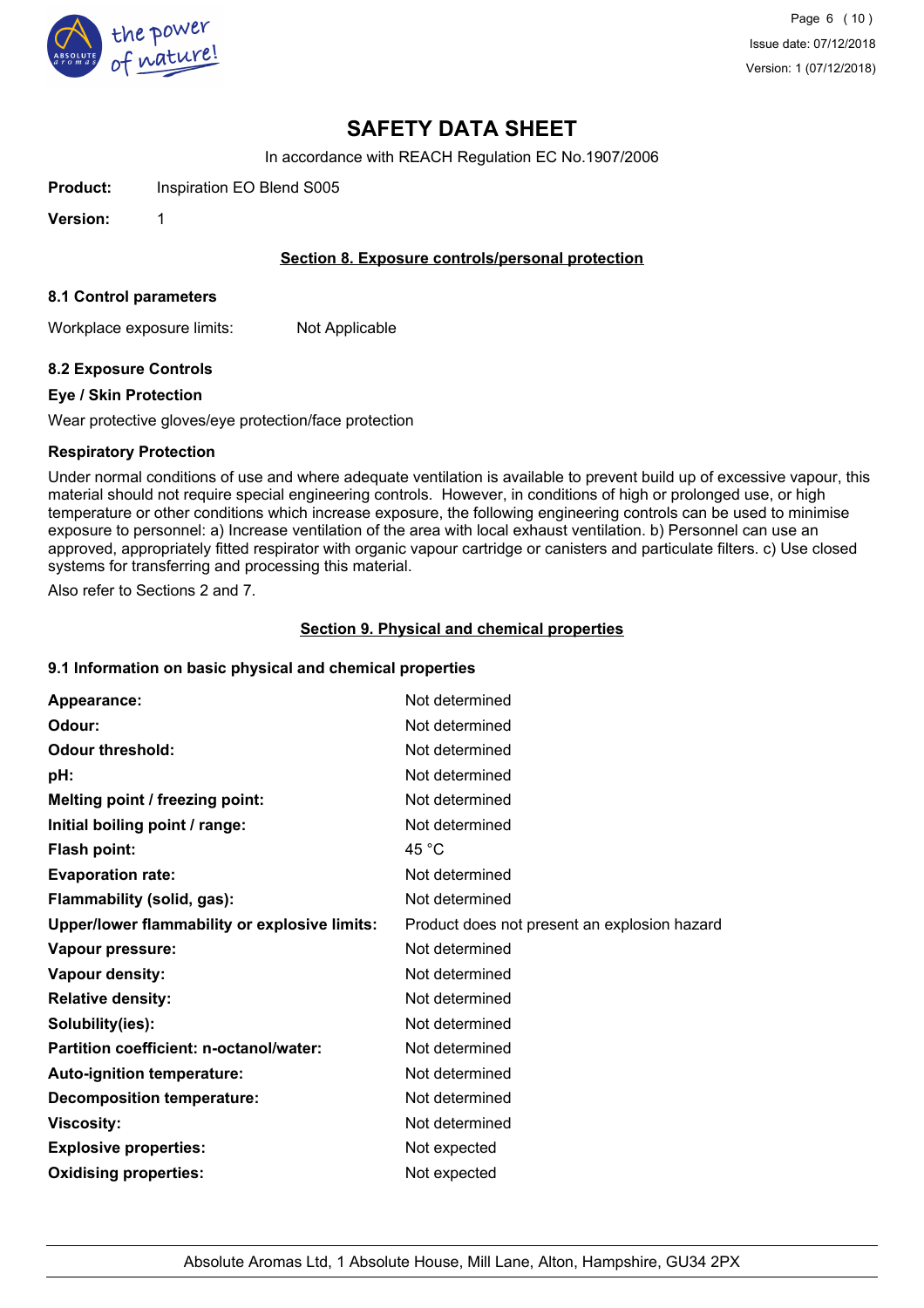

In accordance with REACH Regulation EC No.1907/2006

Product: Inspiration EO Blend S005

**Version:** 1

**9.2 Other information:** None available

# **Section 10. Stability and reactivity**

#### **10.1 Reactivity:**

Presents no significant reactivity hazard, by itself or in contact with water.

#### **10.2 Chemical stability:**

Good stability under normal storage conditions.

### **10.3 Possibility of hazardous reactions:**

Not expected under normal conditions of use.

#### **10.4 Conditions to avoid:**

Avoid extreme heat.

### **10.5 Incompatible materials:**

Avoid contact with strong acids, alkalis or oxidising agents.

## **10.6 Hazardous decomposition products:**

Not expected.

### **Section 11. Toxicological information**

### **11.1 Information on toxicological effects**

This mixture has not been tested as a whole for health effects. The health effects have been calculated using the methods outlined in Regulation (EC) No 1272/2008 (CLP).

| <b>Acute Toxicity:</b>                    | Based on available data the classification criteria are not met. |
|-------------------------------------------|------------------------------------------------------------------|
| <b>Acute Toxicity Oral</b>                | >5000                                                            |
| <b>Acute Toxicity Dermal</b>              | >5000                                                            |
| <b>Acute Toxicity Inhalation</b>          | Not Available                                                    |
| <b>Skin corrosion/irritation:</b>         | Skin Corrosion / Irritation Category 2                           |
| Serious eye damage/irritation:            | Eye Damage / Irritation Category 2                               |
| <b>Respiratory or skin sensitisation:</b> | Sensitization - Skin Category 1                                  |
| Germ cell mutagenicity:                   | Based on available data the classification criteria are not met. |
| <b>Carcinogenicity:</b>                   | Based on available data the classification criteria are not met. |
| <b>Reproductive toxicity:</b>             | Based on available data the classification criteria are not met. |
| <b>STOT-single exposure:</b>              | Based on available data the classification criteria are not met. |
| <b>STOT-repeated exposure:</b>            | Based on available data the classification criteria are not met. |
| <b>Aspiration hazard:</b>                 | <b>Aspiration Hazard Category 1</b>                              |

#### **Information about hazardous ingredients in the mixture**

| Ingredient    | <b>CAS</b>      | EC                | LD50/ATE Oral | LD50/ATE<br>Dermal | LC50/ATE<br><b>Inhalation</b> | <b>LC50</b><br><b>Route</b> |
|---------------|-----------------|-------------------|---------------|--------------------|-------------------------------|-----------------------------|
| lalpha-Pinene | $ 80 - 56 - 8 $ | $ 201 - 291 - 9 $ | 500           | Not available      | Not available                 | <b>Not</b><br>lavailable    |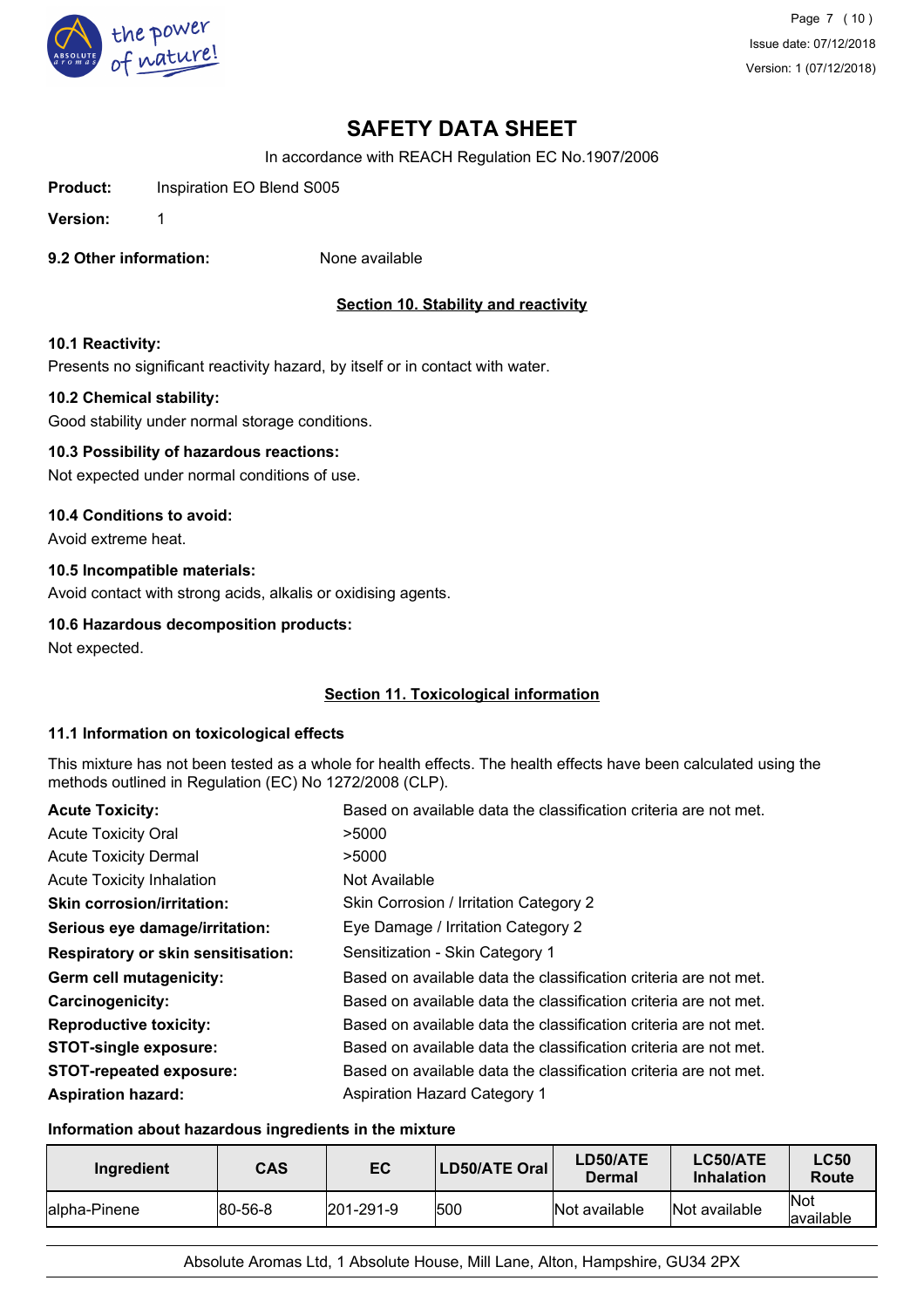

In accordance with REACH Regulation EC No.1907/2006

**Product:** Inspiration EO Blend S005

**Version:** 1

Refer to Sections 2 and 3 for additional information.

# **Section 12. Ecological information**

### **12.1 Toxicity:**

Very toxic to aquatic life with long lasting effects.

- **12.2 Persistence and degradability:** Not available
- **12.3 Bioaccumulative potential:** Not available
- **12.4 Mobility in soil:** Not available

**12.5 Results of PBT and vPvB assessment:**

This substance does not meet the PBT/vPvB criteria of REACH, annex XIII.

**12.6 Other adverse effects:** Not available

### **Section 13. Disposal considerations**

### **13.1 Waste treatment methods:**

Dispose of in accordance with local regulations. Avoid disposing into drainage systems and into the environment. Empty containers should be taken to an approved waste handling site for recycling or disposal.

## **Section 14. Transport information**

| 14.1 UN number:                    | UN1169                                                                         |
|------------------------------------|--------------------------------------------------------------------------------|
| 14.2 UN Proper Shipping Name:      | EXTRACTS, AROMATIC, LIQUID                                                     |
| 14.3 Transport hazard class(es):   | 3                                                                              |
| <b>Sub Risk:</b>                   |                                                                                |
| 14.4. Packing Group:               | Ш                                                                              |
| 14.5 Environmental hazards:        | This is an environmentally hazardous substance.                                |
| 14.6 Special precautions for user: | None additional                                                                |
|                                    | 14.7 Transport in bulk according to Anney II of MARPOL 73/78 and the IRC Code: |

**14.7 Transport in bulk according to Annex II of MARPOL73/78 and the IBC Code:**

Not applicable

### **Section 15. Regulatory information**

# **15.1 Safety, health and environmental regulations/legislation specific for the substance or mixture** None additional

### **15.2 Chemical Safety Assessment**

A Chemical Safety Assessment has not been carried out for this product.

| Section 16. Other information   |                                                                                                                             |  |
|---------------------------------|-----------------------------------------------------------------------------------------------------------------------------|--|
| <b>Concentration % Limits:</b>  | EH A1=35.25% EH C1=36.47% EH C2=3.63% EH C3=0.36348040% EH<br>$C$ 4=35.30% SCI 2=11.15% EDI 2=29.01% SS 1=2.37% AH 1=13.03% |  |
| <b>Total Fractional Values:</b> | EH A1=2.84 EH C1=2.74 EH C2=27.51 EH C3=275.12 EH C4=2.83 SCL<br>2=8.97 EDI 2=3.45 SS 1=42.19 AH 1=7.68                     |  |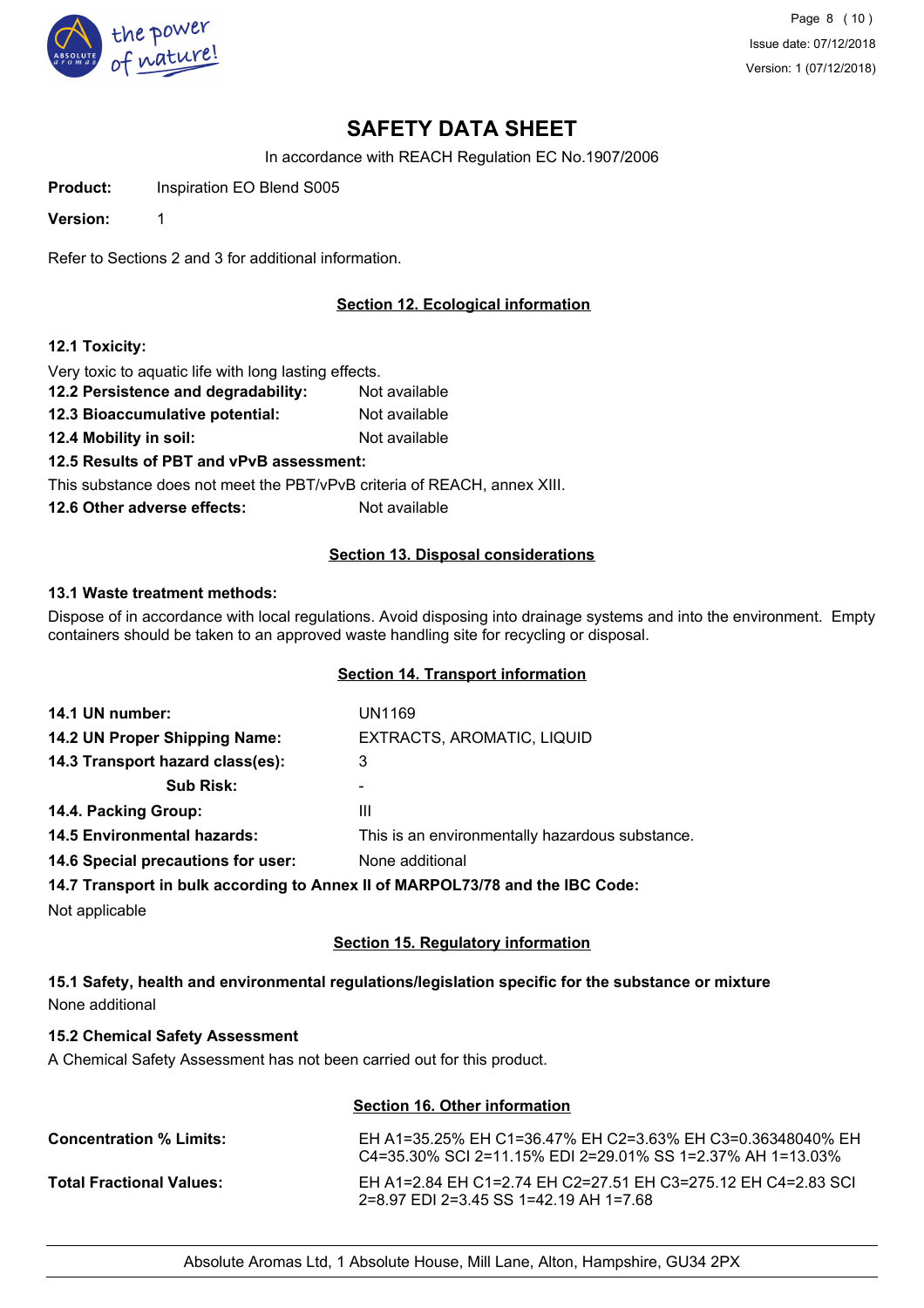

Page 9 (10) Issue date: 07/12/2018 Version: 1 (07/12/2018)

# **SAFETY DATA SHEET**

In accordance with REACH Regulation EC No.1907/2006

**Product:** Inspiration EO Blend S005

**Version:** 1

## **Key to revisions:**

Not applicable

## **Key to abbreviations:**

| <b>Abbreviation</b> | <b>Meaning</b>                                                                                                                      |
|---------------------|-------------------------------------------------------------------------------------------------------------------------------------|
| AH 1                | <b>Aspiration Hazard Category 1</b>                                                                                                 |
| ATO 4               | Acute Toxicity - Oral Category 4                                                                                                    |
| EDI 2               | Eye Damage / Irritation Category 2                                                                                                  |
| EH A1               | Hazardous to the Aquatic Environment - Acute Hazard Category 1                                                                      |
| EH C1               | Hazardous to the Aquatic Environment - Long-term Hazard Category 1                                                                  |
| EH <sub>C2</sub>    | Hazardous to the Aquatic Environment - Long-term Hazard Category 2                                                                  |
| EH <sub>C3</sub>    | Hazardous to the Aquatic Environment - Long-term Hazard Category 3                                                                  |
| FL <sub>3</sub>     | Flammable Liquid, Hazard Category 3                                                                                                 |
| FS <sub>2</sub>     | Flammable Solid, Hazard Category 2                                                                                                  |
| H226                | Flammable liquid and vapour.                                                                                                        |
| H228                | Flammable solid.                                                                                                                    |
| H302                | Harmful if swallowed.                                                                                                               |
| H304                | May be fatal if swallowed and enters airways.                                                                                       |
| H315                | Causes skin irritation.                                                                                                             |
| H317                | May cause an allergic skin reaction.                                                                                                |
| H319                | Causes serious eye irritation.                                                                                                      |
| H400                | Very toxic to aquatic life.                                                                                                         |
| H410                | Very toxic to aquatic life with long lasting effects.                                                                               |
| H411                | Toxic to aquatic life with long lasting effects.                                                                                    |
| H412                | Harmful to aquatic life with long lasting effects.                                                                                  |
| P210                | Keep away from heat, sparks, open flames and hot surfaces. - No smoking.                                                            |
| P233                | Keep container tightly closed.                                                                                                      |
| P240                | Ground/bond container and receiving equipment.                                                                                      |
| P241                | Use explosion-proof electrical, ventilating and lighting equipment.                                                                 |
| P242                | Use only non-sparking tools.                                                                                                        |
| P243                | Take precautionary measures against static discharge.                                                                               |
| P261                | Avoid breathing vapour or dust.                                                                                                     |
| P <sub>264</sub>    | Wash hands and other contacted skin thoroughly after handling.                                                                      |
| P270                | Do not eat, drink or smoke when using this product.                                                                                 |
| P272                | Contaminated work clothing should not be allowed out of the workplace.                                                              |
| P273                | Avoid release to the environment.                                                                                                   |
| P280                | Wear protective gloves/eye protection/face protection.                                                                              |
| P301/310            | IF SWALLOWED: Immediately call a POISON CENTER or doctor/physician.                                                                 |
| P302/352            | IF ON SKIN: Wash with plenty of soap and water.                                                                                     |
| P303/361/353        | IF ON SKIN (or hair): Remove/take off immediately all contaminated clothing. Rinse skin with water/shower.                          |
| P305/351/338        | IF IN EYES: Rinse cautiously with water for several minutes. Remove contact lenses, if present and easy to<br>do. Continue rinsing. |